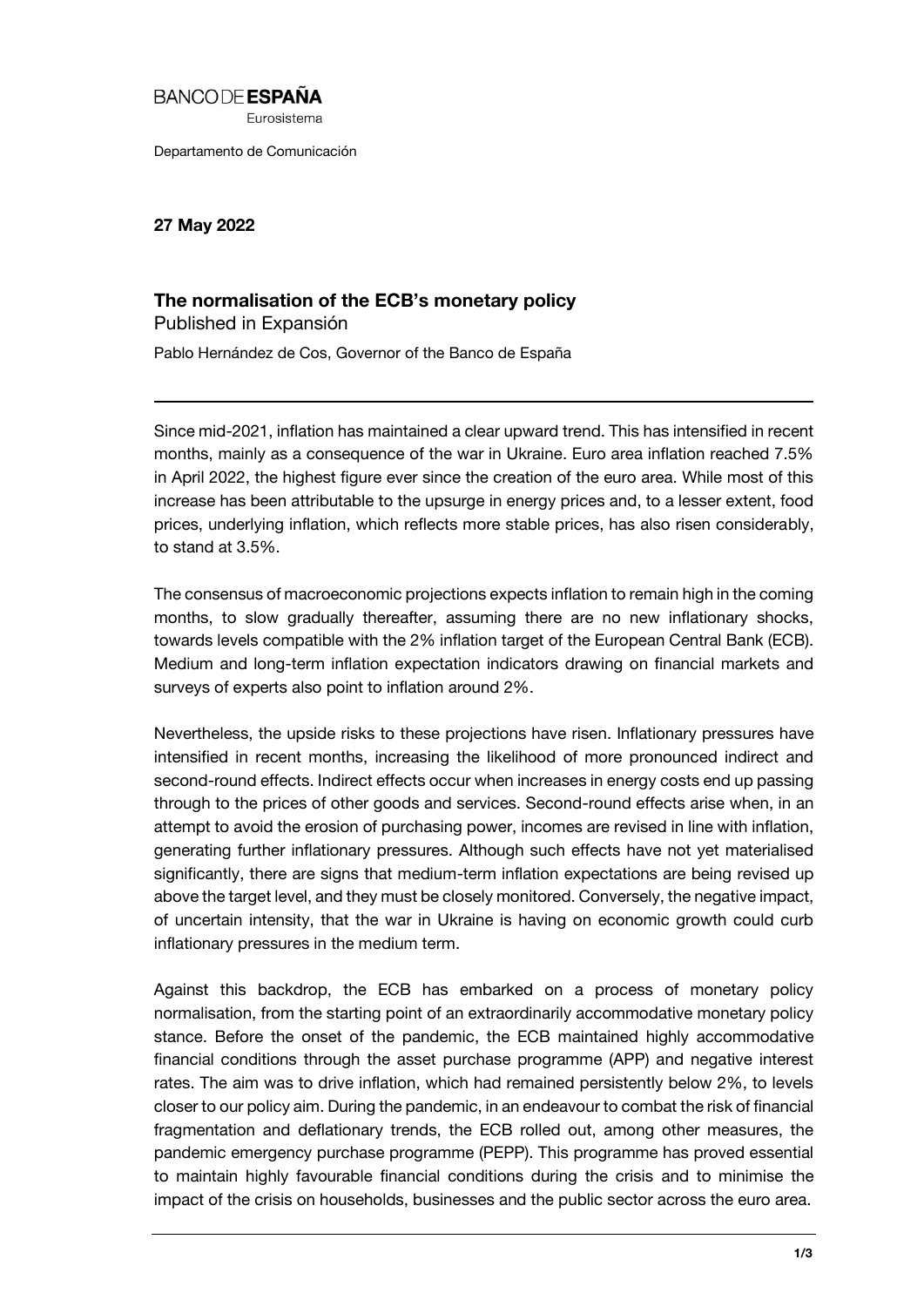The actions taken by the ECB should be seen in the context of the new strategy that we approved last year, which established a symmetric medium-term inflation target of 2%. Symmetry signifies that we are committed to fighting both upside and downside deviations of inflation from target. The medium-term orientation means that our decisions are conditioned by the inflation projected over a two or three-year horizon.

This framework was operationalised, in the context of the conditions that we were facing, in a formulation for rate forward guidance which makes the first possible interest rate rise subject to three conditions: 1) that expected inflation stands at 2% "well ahead of the end of our projection horizon", approximately over an 18-month horizon; 2) that it remains at 2% in the medium term; and 3) that developments in underlying inflation are compatible with an inflation rate stabilising at 2% in the medium term. The net asset purchases under the APP are also linked to these conditions, since interest rates will be raised only "some time after" the end of the purchases.

Given this strategy, a progressive withdrawal of the extraordinary current monetary stimulus is now warranted: inflation expectations for the intermediate horizons and the medium term stand at around 2%, underlying inflation is well above 2% and there are upside risks to the projections. One benchmark that could inform the normalisation process is the level of the natural rate of interest, defined as the rate that maintains inflation stable at its target level. According to the estimates available, which are subject to much uncertainty, the natural interest rate is low in the euro area, hovering around or slightly above 1%. This would suggest that, until these levels are reached, the monetary policy stance will continue to be expansionary.

Accordingly, in March we discontinued net purchases under the PEPP and announced that those under the APP will conclude in the third quarter. In my opinion, given that the inflation outlook is consistent with fulfilling our forward guidance conditions, purchases under the APP should conclude early in the third quarter so that the first interest rate rise can be made soon after. Further rate rises could be made over the following quarters until reaching, for example, levels in line with the natural rate of interest, assuming the medium-term inflation outlook remains around our target.

Interest rate increases should be gradual. The aim is to seek to avoid abrupt movements, which could be particularly harmful in the current highly uncertain setting. To enable us to adopt this gradual approach, it is essential that inflation expectations remain anchored and that no indirect or second-round effects arise on a scale that could jeopardise such anchoring.

We do not have pre-established guidelines for the normalisation. Our decisions will be data dependent, as the current uncertainty affects such important aspects for future inflation as the course of the war in Ukraine, the horizon over which global transport and production bottlenecks will fade away, the likelihood of second-round effects, globalisation dynamics and energy and climate change policies.

We will act with total flexibility and adopt the measures needed to fulfil our mandate and contribute to safeguarding financial stability. Flexibility is particularly important, to prevent